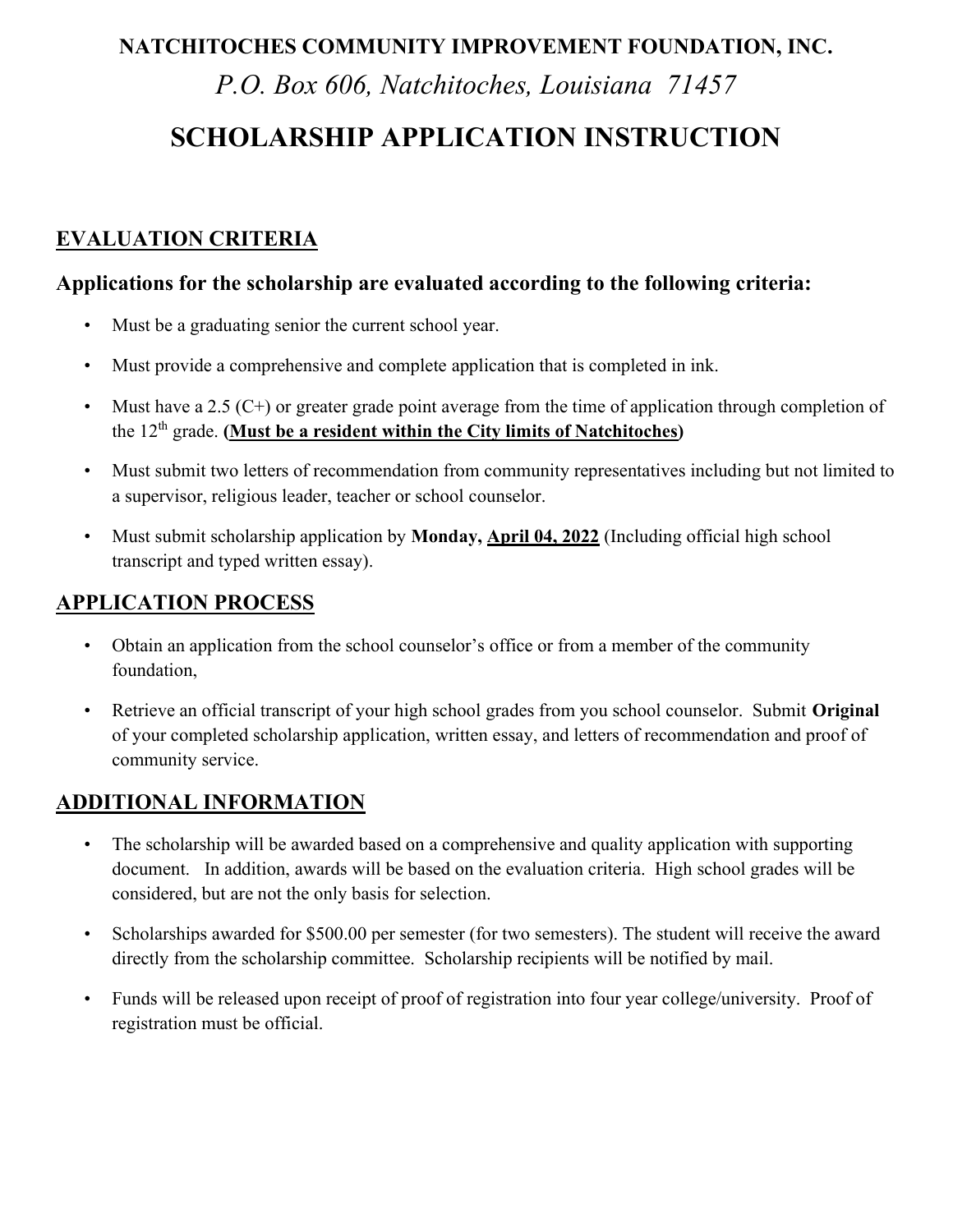## NATCHITOCHES COMMUNITY IMPROVEMENT FOUNDATION, INC.

P.O. Box 606, Natchitoches, Louisiana 71457

### Please type or print

## PART I: PERSONAL INFORMATION

| <b>Last Name</b>                                                                       | <b>First Name</b> |                         | MI                 |  |
|----------------------------------------------------------------------------------------|-------------------|-------------------------|--------------------|--|
| Address(No P.O. Box)                                                                   | <b>City</b>       | <b>State</b>            | Zip                |  |
| <b>Telephone Number</b>                                                                |                   |                         | Email              |  |
| <b>Parent's /Guardian's Name</b>                                                       |                   |                         |                    |  |
| <b>PART II: EDUCATION INFORMATION</b>                                                  |                   |                         |                    |  |
| <b>Name of High School</b>                                                             |                   | <b>Telephone Number</b> |                    |  |
| <b>Name of High School Counselor</b>                                                   |                   | (Signature)             |                    |  |
| <b>Cumulative Grade Point Average***</b>                                               |                   | Date                    |                    |  |
| ** High school transcripts must be provided directly from school in a sealed envelope. |                   |                         |                    |  |
| <b>PART III: Education Plan</b>                                                        |                   |                         |                    |  |
| <b>Expected College Major</b>                                                          |                   |                         | <b>Career Goal</b> |  |
| Identify each of the college/universities to which you have applied.                   |                   |                         |                    |  |
| <b>Name &amp; Location of College</b>                                                  |                   |                         |                    |  |
| <b>Name &amp; Location of College</b>                                                  |                   |                         |                    |  |